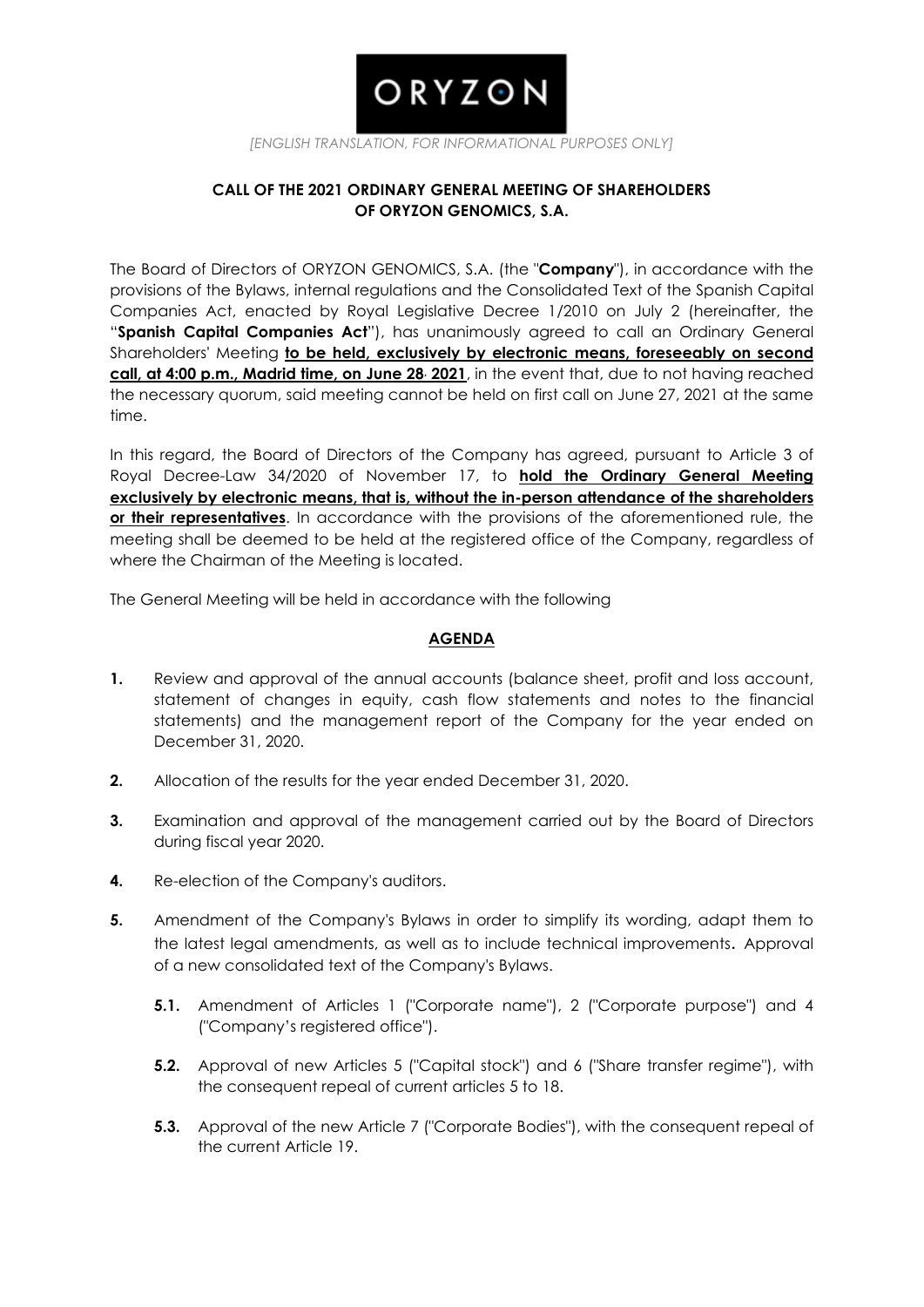- **5.4.** Approval of the new Article 8 ("General Meeting"), with the consequent repeal of current Articles 20 to 32.
- **5.5.** Approval of the new Article 9 ("General Meeting exclusively by electronic means").
- **5.6.** Approval of the new Article 10 ("Board of Directors") with the consequent repeal of current Articles 33 to 39.
- **5.7.** Approval of the new Article 11 ("Remuneration of the Board of Directors"), with the consequent repeal of the current Article 40.
- **5.8.** Approval of the new Article 12 ("Delegation of powers and committees of the Board"), with the consequent repeal of current Articles 41 to 43.
- **5.9.** Renumeration of Article 45 ("Corporate year"), which will become Article 13; renumeration of Article 52 ("Final provisions"), which will become Article 14; and repeal of the current Articles 44, 46 to 51 and 53.
- **5.10.** Approval, as a consequence of the previous resolutions, of a new revised text of the Company's Bylaws.
- **6.** Approval of a new Regulation of the General Shareholders' Meeting.
- **7.** Delegation of powers for the formalization, correction, registration, interpretation, development and execution of the resolutions adopted by the General Shareholders' Meeting and power of attorney to formalize the filing of the annual accounts.

## **ADVISORY ITEM**

**8.** Annual report on remuneration of the Company's directors for the year 2020.

# **INFORMATION ITEM**

**9.** Information on the modifications made to the Board of Directors' regulations.

# **SUPPLEMENTING THE CALL FOR PROPOSALS AND SUBMISSION OF NEW AGREEMENT PROPOSALS**

Pursuant to the provisions of Article 519 of the Spanish Capital Companies Act and Article 8 of the General Shareholders' Meeting Regulations, shareholders representing at least 3% of the share capital may request the publication of a supplement to this call of the Ordinary General Meeting, including one or more items on the Agenda, provided that the new items are accompanied by a justification or, as the case may be, a justified proposed resolution, as well as substantiated proposals for resolutions on matters already included or to be included on the Agenda. For these purposes, the shareholders must prove to the Company that they represent at least such a percentage of the share capital and send the corresponding notification in a reliable manner to the Company's General Secretary and the Chairman of the Board of Directors, which must be received at the Company's domicile (Madrid, Carrera de San Jerónimo, 15, 2nd floor) within 5 days following the publication of this notice, indicating the identity of the shareholders exercising the right and the number of shares they hold. The foregoing is without prejudice to the right of any shareholder, during the course of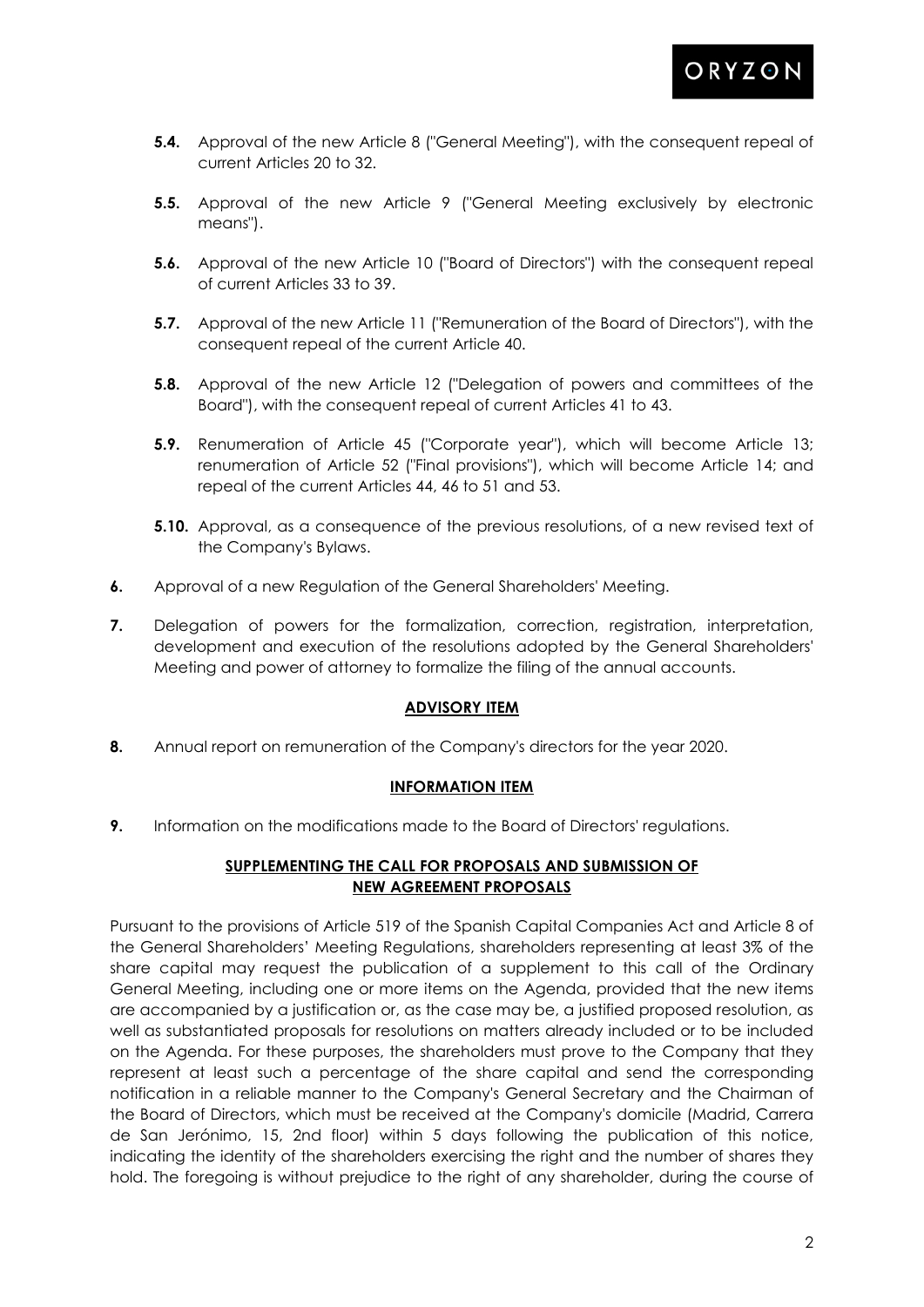

the General Shareholders' Meeting, to make alternative proposals or proposals on items that do not need to be included in the Agenda under the terms set forth in the Capital Companies Act.

# **RIGHT TO INFORMATION**

In addition to the provisions of Articles 197, 272, 287, 518, 520 and 539 of the Capital Companies Act, from the date of publication of this notice of call and until the holding of the General Shareholders' Meeting, shareholders have the right to examine at the registered office, located in Madrid, Carrera de San Jerónimo 15, 2nd floor, from 9:30 am to 1:30 pm, Monday to Friday, or through the Company's website [\(www.oryzon.com\)](http://www.oryzon.com/), where the documents mentioned below will be available uninterruptedly from the publication of the announcement of the call, as well as the right to be delivered or sent a copy thereof free of charge:

- The present notice of convocation.
- **The number of shares and voting rights on the date of the call.**
- The annual accounts (balance sheet, profit and loss account, statement of changes in equity, cash flow statements and notes to the financial statements), the management report and the auditor's report for the year ended December 31, 2020.
- The full text of the proposed resolutions formulated by the Board of Directors corresponding to the items on the Agenda to be submitted for the approval of the General Shareholders' Meeting, together with the corresponding reports of the directors, reasoned proposal or detailed recommendation of the corresponding body.
- Justifying report of the Board of Directors in relation to the amendment of the Company's Bylaws.
- Justifying report of the Board of Directors in relation to the amendment of the Regulations of the General Shareholders' Meeting.
- Justifying report of the Board of Directors in relation to the amendment of the Board of Directors Regulations.
- The annual report on directors' compensation for the 2020 fiscal year, the vote on which is advisory in nature.
- The Annual Corporate Governance Report for fiscal year 2020.
- The rules applicable for proxy and voting by remote means of communication, as well as for remote attendance at the General Meeting, and the documentation required for this purpose.
- **The procedure for obtaining the attendance, proxy and remote voting card.**
- The attendance, proxy and remote voting card.
- The rules applicable to the exercise of the right to information.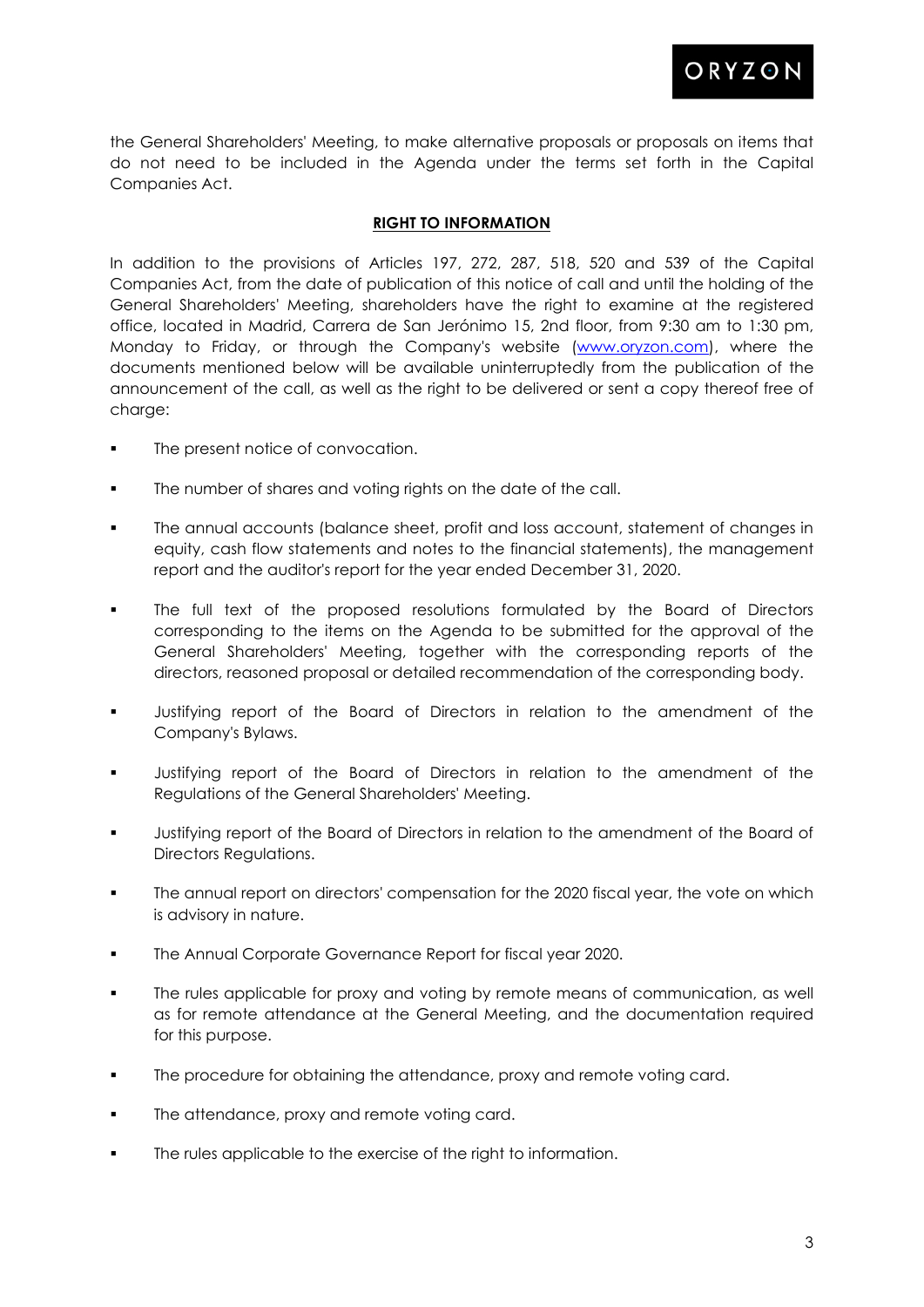

- **The current Bylaws.**
- **The current Regulations of the General Shareholders' Meeting.**
- **The current Regulations of the Board of Directors.**
- **The current Internal Code of Conduct in the Securities Markets.**
- The report on the independence of the auditor.
- The report on the operation of the Audit and Compliance Committee.
- The report on the functioning of the Appointments and Remuneration Committee.
- The Audit and Compliance Committee's report on related-party transactions.
- The report on the corporate social responsibility policy.
- **The Regulations of the Electronic Shareholders' Forum.**
- Valid requests for information, clarifications or questions made by the shareholders in exercise of their right to information and the answers provided by the directors, if any.

Requests for information may be made by delivering the request to the Company's registered office, or by sending it to the Company by post or other means of remote electronic communication addressed to the postal address indicated above or to the e-mail address accionistas@oryzon.com, in which case and in order to provide the system with the appropriate guarantees of authenticity and identification of the shareholder exercising his right to information, the latter must incorporate an advanced or recognized electronic signature, under the terms provided for in Law 59/2003, of December, based on a recognized electronic certificate of which there is no record of its revocation and which has been issued by electronic signature, The latter must incorporate an advanced or recognized electronic signature, in the terms set forth in Law 59/2003, of December 19, 2003, on electronic signatures, based on a recognized electronic certificate of which there is no record of its revocation and which has been issued by the Spanish Public Certification Authority (CERES) dependent on the Fábrica Nacional de Moneda y Timbre - Real Casa de la Moneda (FNMT-RCM) or by means of the electronic National Identity Document, if applicable. Unless the shareholder indicates otherwise, those requests for information received at the aforementioned e-mail address may be answered by the Company by means of a reply sent to the e-mail address of the sending shareholder.

Whichever means is used to issue the requests for information, the shareholder's request must include his name and surname, accrediting the shares he owns, so that this information may be checked against the list of shareholders and the number of shares in his name provided by the Sociedad de Gestión de los Sistemas de Registro, Compensación y Liquidación de Valores, S.A. (Sociedad de Gestión de los Sistemas de Registro, Compensación y Liquidación de Valores, S.A.). (Sociedad de Sistemas or Iberclear), for the pertinent General Meeting. The shareholder shall be responsible for proving that the request has been sent to the Company in due time and form. The Company's web page shall detail the pertinent explanations for the exercise of the shareholder's right to information, under the terms set forth in the applicable regulations.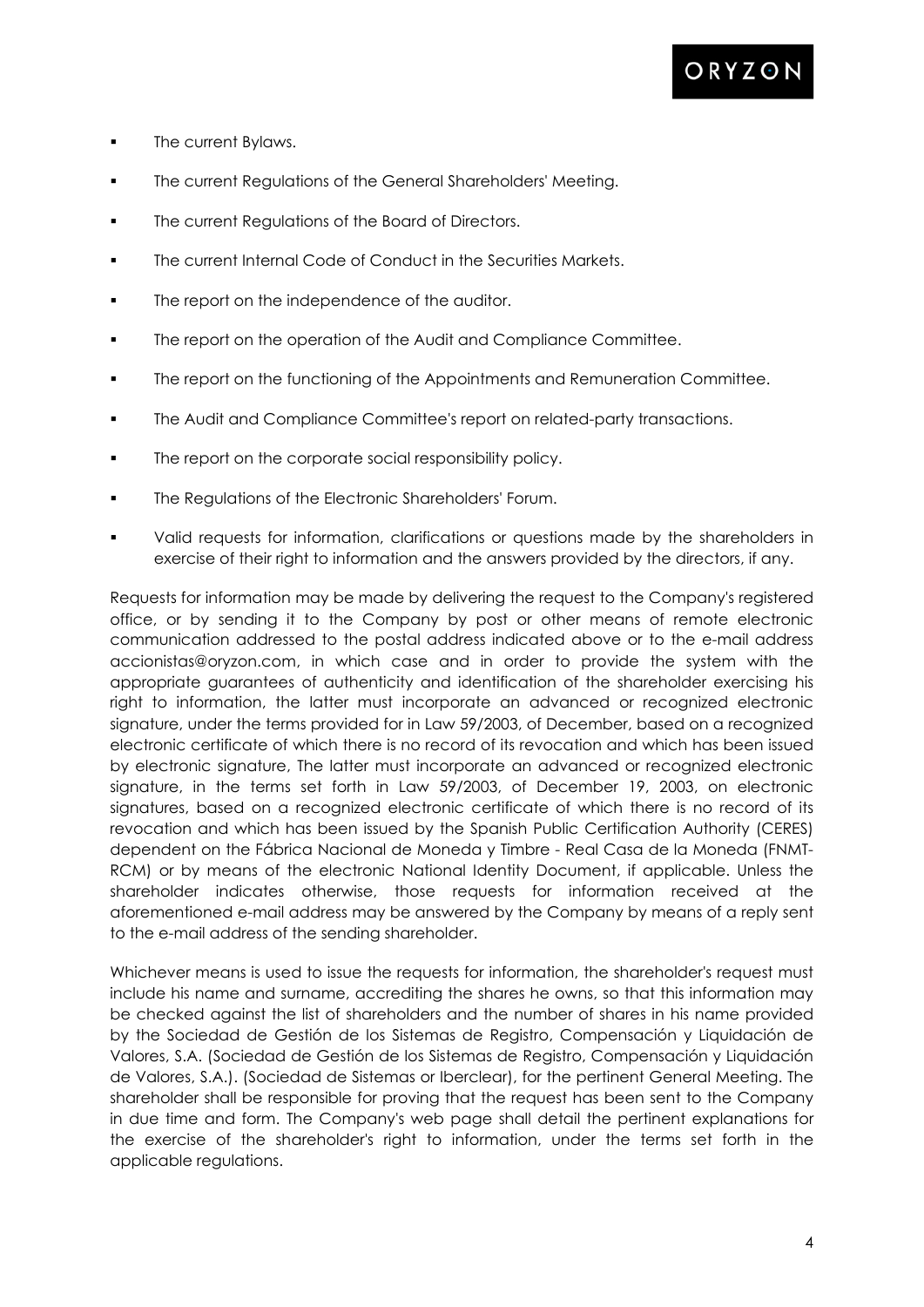

Up to and including the fifth day prior to the day scheduled for the holding of the General Meeting on first call, shareholders may request in writing from the Board of Directors the information or clarifications they deem necessary or questions they deem pertinent regarding the matters included in the Agenda and the information accessible to the public that has been provided by the Company to the National Securities Market Commission since the holding of the last General Meeting. For these purposes, shareholders should contact the Shareholder Service Department (telephone (+34) 93 70 74 100 or accionistas@oryzon.com), identifying themselves as shareholders, informing their name and surname or company name, tax identification number (NIF) and number of shares they own, all in the terms indicated above.

## **RIGHT TO ELECTRONIC ASSISTANCE**

The Board of Directors of the Company has resolved, pursuant to Article 3 of Royal Decree-Law 34/2020, of November 17, on urgent measures to support business solvency and the energy sector, and on tax matters, to hold the Ordinary General Shareholders' Meeting exclusively by electronic means, i.e. without the in-person attendance of the shareholders or their representatives.

All shareholders, regardless of the number of shares they own, may attend the General Shareholders' Meeting electronically, provided that such ownership is recorded in their name in the accounting records of Sociedad de Gestión de los Sistemas de Registro, Compensación y Liquidación de Valores, S.A. (Iberclear) five days prior to the date set for the meeting. (Iberclear) five days prior to the date set for the meeting.

Electronic attendance at the General Shareholders' Meeting shall be subject to the provisions of the Law and to the following basic rules, which are supplemented and developed by those published on the Company's corporate website [\(w](http://www.oryzon.com/)ww.oryzon.com) in the space dedicated to the 2021 General Shareholders' Meeting ("Electronic Attendance"):

(i) *Identification and prior registration*: in order to guarantee the identity of the attendees, the correct exercise of their rights, interactivity and the proper development of the meeting, the shareholders and representatives who wish to use the mechanisms of electronic attendance must register in advance in the space dedicated to the General Shareholders' Meeting 2021 ("Electronic Attendance") of the corporate website, from 23:59 hours on June 20, 2021 until 15:00 hours on June 28, 2021, following the instructions contained in the aforementioned electronic attendance platform**.** After that time, no prior registration will be accepted for the exercise of the right to attend by electronic means.

In order for the representative to be able to attend the General Shareholders' Meeting electronically, the proxy and the identity of the representative before the Company must be accredited by sending the Company the attendance, proxy and remote voting card duly completed, as well as a copy of the representative's ID card, NIE or passport.

The Company may provide additional means of identification that duly guarantee the identity of the shareholder. The Company reserves the right to request from the shareholders additional means of identification that it deems necessary to verify their status as shareholders and to guarantee the authenticity of the vote or proxy.

Once the shareholder or, as the case may be, his representative, has registered in accordance with the indicated means and within the established term, he may attend and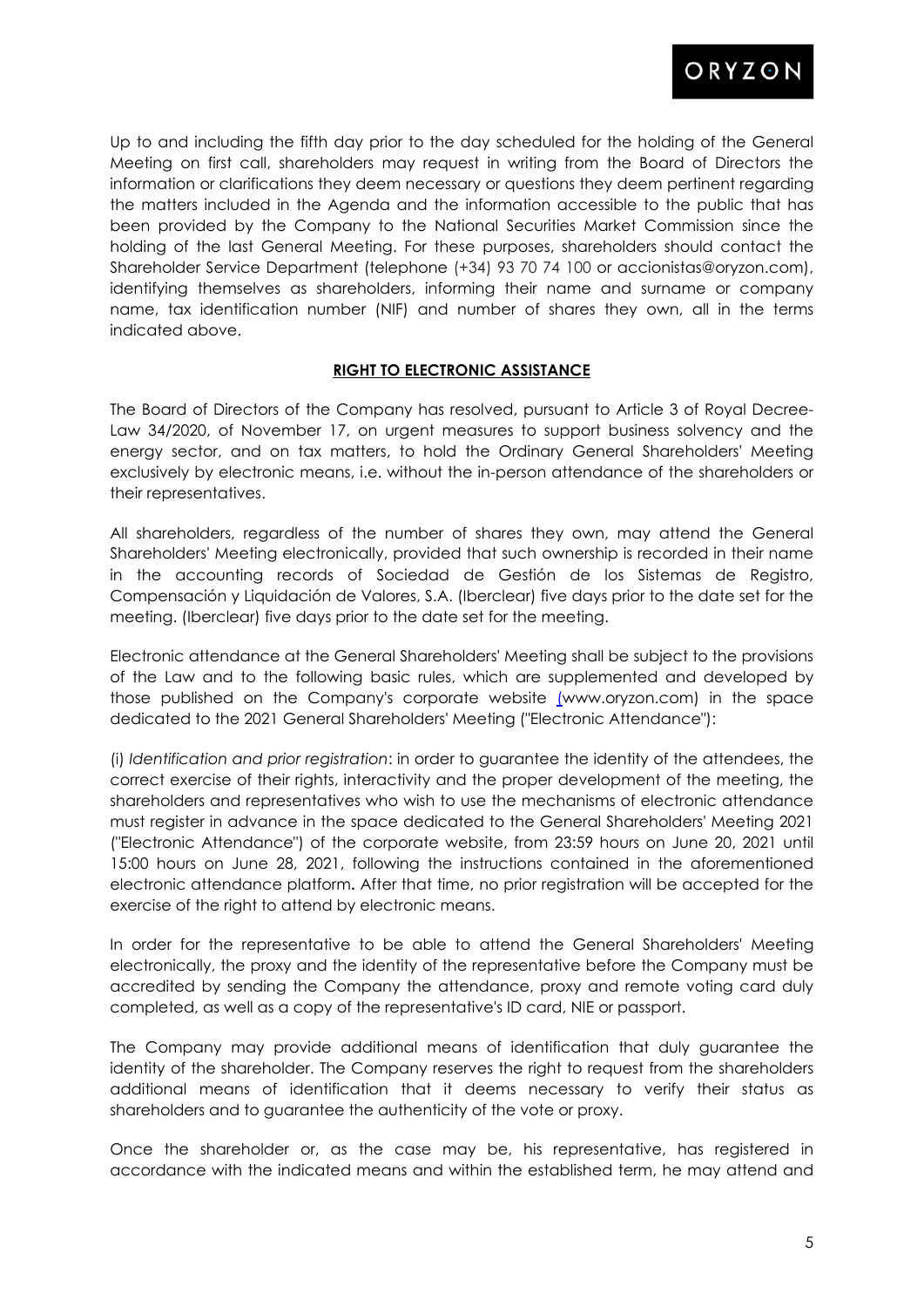

vote in the General Meeting through electronic means by making the corresponding connection on the day the General Meeting is held.

(ii) *Connection and attendance*: in order to allow for the proper management of the electronic attendance systems, the shareholder or representative who has previously registered to attend the General Shareholders' Meeting electronically in accordance with section (i) above, must connect to the space dedicated to the 2021 General Shareholders' Meeting ("Electronic Attendance") on the Company's corporate website between 3:00 p.m. and 3:30 p.m. on June 27, 2021 (if the Meeting is held on first call) or on June 27, 2021 (if, as foreseen, it is held on second call) 15:00 hours and 15:30 hours on June 27, 2021 (if the Meeting is held on first call) or on June 28, 2021 (if, as foreseeable, the Meeting is held on second call), and identify himself/herself in accordance with any of the means provided in the electronic attendance platform to be enabled by the Company on its website.

In the event that the General Meeting is held on second call (as is foreseeable), those attending by electronic means who have connected on first call must connect again to attend the General Meeting electronically on second call, i.e. between 3:00 p.m. and 3:30 p.m. on June 28, 2021.

(iii) *Intervention*: in accordance with the provisions of the Capital Companies Act, the interventions and proposed resolutions or requests for information or clarifications that, in accordance with the Law, those who intend to attend by electronic means must send them to the Company, in writing and in any case, in the form, terms and conditions established on the aforementioned website of the Company, before 4:00 p.m. on June 27, 2021 (if the Meeting is held on first call) or on June 27, 2021 (if, as foreseen, the Meeting is held on second call):00 hours on June 27, 2021 (if the Meeting is held on first call) or on June 28, 2021 (if, as foreseeable, the Meeting is held on second call).

Those attending by electronic means who wish their intervention to be recorded verbatim in the minutes of the Meeting must expressly indicate this in the text of the minutes. Requests for information or clarification from shareholders attending electronically shall be answered verbally during the General Meeting or in writing during the seven days following the Meeting, in accordance with the provisions of the Capital Companies Act.

In the event that the General Meeting is held on second call (as is foreseeable), the electronic attendees who, having connected to the meeting on first call, have sent interventions and proposed resolutions or requests for information or clarifications, must send them again the following day, under the terms indicated in this section (iii); otherwise, they shall be deemed not to have been made.

(iv) *Voting*: Voting on proposals relating to items included in the agenda may be cast from the moment the shareholder or, as the case may be, the proxy, connects as an attendee on the day of the Meeting and until the Chairman or, as the case may be, the Secretary of the Meeting, announces the end of the voting period for proposed resolutions relating to items included in the agenda. With regard to the proposed resolutions on those matters that, by legal mandate, need not appear on the agenda, those attending by electronic means may cast their votes as from the moment at which said proposals are read out for voting, and until the Chairman or, as the case may be, the Secretary of the Meeting, announces the conclusion of the voting period for said proposed resolutions. In relation to the voting of the proposed resolutions, unless otherwise provided, the procedure and voting rules set forth in the Bylaws and in the Meeting Regulations for shareholders in attending in person shall apply.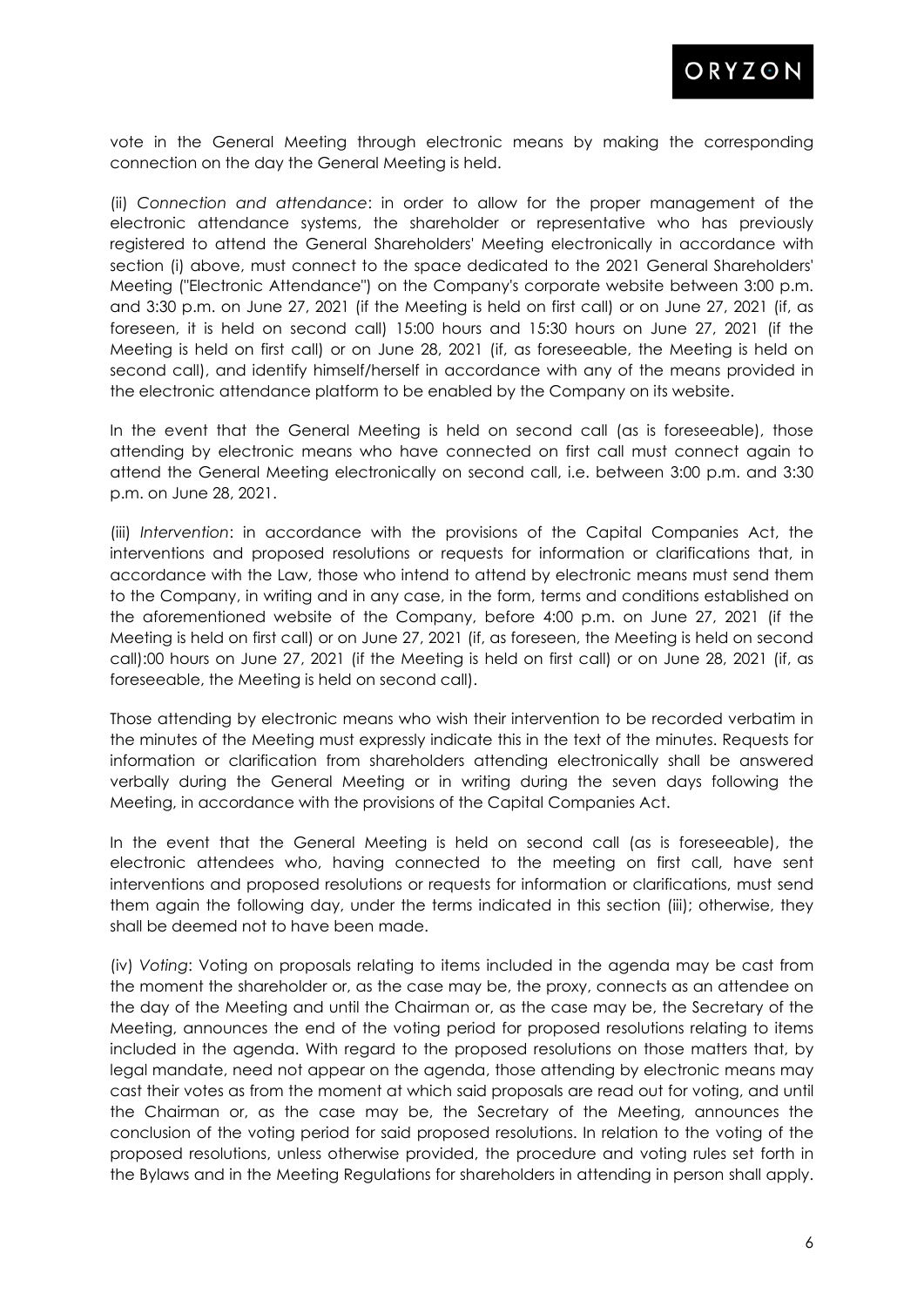

Voting on the proposed resolutions shall be carried out through the website and in accordance with the corresponding voting form.

(v) *Withdrawal from the meeting*: the attendee by electronic means who wishes to expressly withdraw from the Meeting must do so by sending an electronic communication through the "Electronic Attendance" link provided on the Company's corporate website. Once he/she has communicated his/her express wish to leave the meeting, all subsequent actions shall be deemed not to have been carried out.

(vi) *Other issues*:

The Company will broadcast the General Meeting live for monitoring on the corporate website [\(w](http://www.oryzon.com/)ww.oryzon.com).

The Company may adapt, with due guarantees, the means to allow electronic attendance at the General Meeting in the case of shareholders not residing in Spain, qualified investors, legal entities, representatives and other similar cases.

For all purposes, shareholders who cast their vote by electronic means shall be counted as present.

Electronic attendance at the General Meeting of the shareholder renders ineffective the proxy or vote by remote means of communication prior to the General Meeting.

It is the sole responsibility of the shareholder or his representative to keep the means of identification or, as the case may be, passwords, necessary to access and use the electronic assistance service.

The Company shall not be liable for any damages that may be caused to the shareholder or representative as a result of breakdowns, overloads, line failures, connection failures or any other eventuality of the same or similar nature, beyond the Company's control, that may cause the occasional unavailability of its web page, without prejudice to the adoption of the measures required by each situation, including the possible temporary suspension or extension of the Meeting if necessary to guarantee the full exercise of their rights by the shareholders or their representatives.

In all matters not expressly regulated, the same rules shall apply to shareholders who attend the General Shareholders' Meeting electronically as those established for physical attendance at the General Shareholders' Meeting.

#### **REPRESENTATION**

Shareholders entitled to attend may be represented at the General Shareholders' Meeting by another person, even if such person is not a shareholder, complying with the requirements and formalities required by law, those contained in the Bylaws and in the Regulations of the General Shareholders' Meeting and those specified in this notice.

The documents containing the proxies shall include the identification of the person attending in place of the shareholder. If not specified or if they are completed in favor of the Board of Directors, it shall be understood that the proxy has been granted in favor of the Chairman of the Board of Directors or the Secretary of the Board of Directors (in the event that the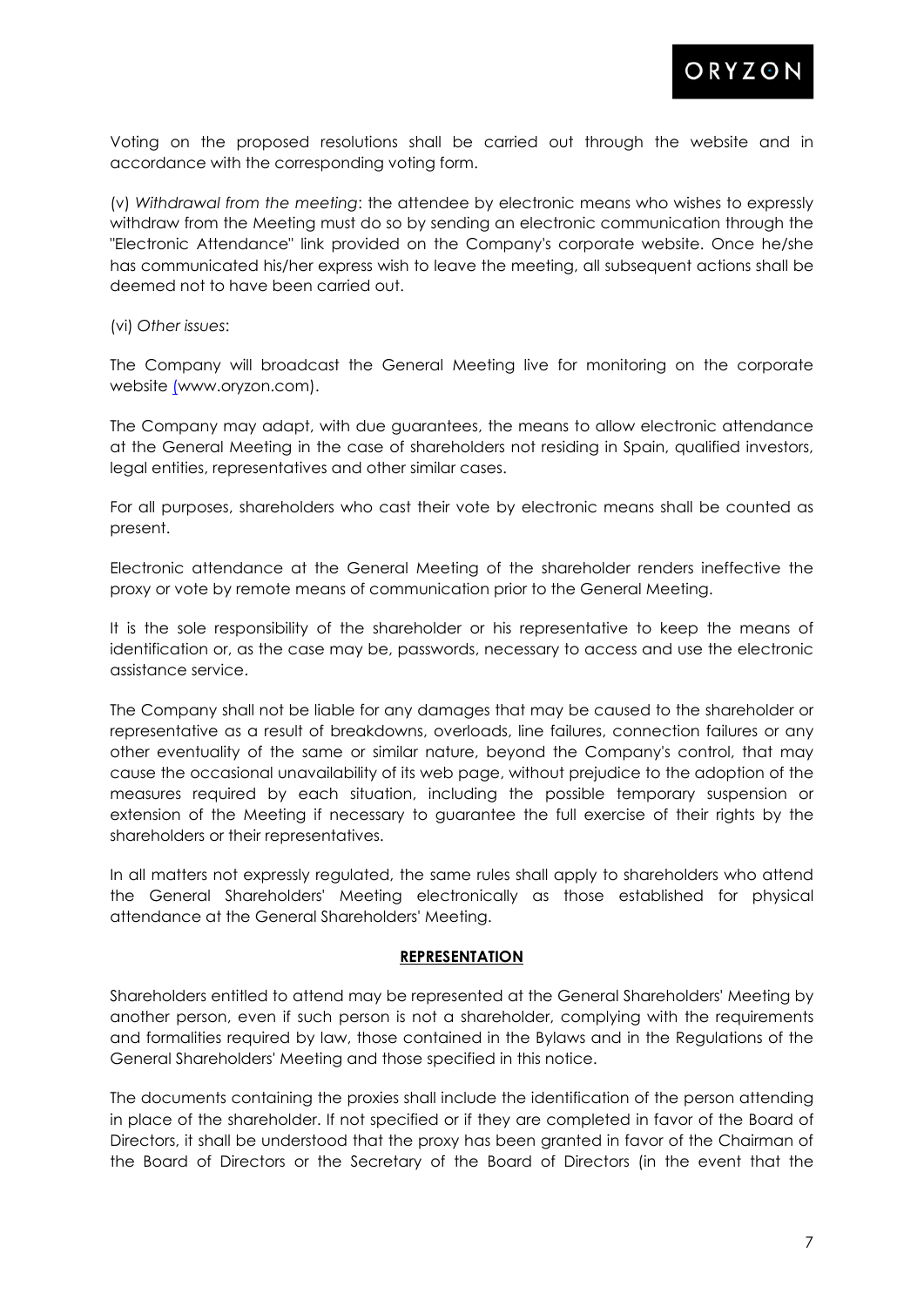

Chairman of the Board of Directors is in a situation of conflict of interest in relation to any item on the Agenda).

# **REPRESENTATION AND VOTING THROUGH REMOTE MEANS OF COMMUNICATION**

Shareholders entitled to attend may delegate their proxy or cast their vote through remote means of communication under the terms set forth below. The person to whom the attendance or vote is delegated may only exercise it by attending the General Meeting in person by electronic means, after registration in accordance with the provisions regarding electronic attendance above.

The Board of Directors has resolved to authorize the exercise of proxy and voting rights by remote means of communication provided that the procedural and identification guarantees set forth in this section and the guarantees relating to the deadline for receipt, accreditation of shareholder status and the other requirements and formalities set forth in the following section or in the Bylaws, in the Regulations of the General Shareholders' Meeting and in the Capital Companies Act are complied with.

## *Exercise of the right of representation by postal correspondence:*

In order to grant their proxy by delivery or postal correspondence, the shareholders must complete and sign the attendance, proxy and remote voting card issued on paper by one of the entities participating in Iberclear, or made available to the shareholders on the Company's website, in the section provided therein for the signature of the represented party. The duly completed and signed card with a handwritten signature must be sent to the Company by mail or equivalent courier service. The shareholder who confers his or her representation by means of delivery or postal correspondence undertakes to inform the designated representative of the representation conferred. When the proxy is granted to a Director and/or the Secretary of the Board of Directors, this communication shall be deemed to have been made upon receipt by the Company of said card duly completed and signed.

## *Exercise of the right of representation by electronic means:*

In order to grant a proxy by electronic communication with the Company, shareholders must do so through the Company's website [http://www.oryzon.com a](http://www.oryzon.com/)nd following the instructions provided thereon. The shareholder who confers his representation by electronic means is obliged to inform the designated representative of the representation conferred. When the proxy is granted to a director and/or the Secretary of the Board of Directors, this communication shall be deemed to have been made upon receipt by the Company of the electronic proxy.

# *Exercise of voting rights by postal correspondence:*

In order to cast an absentee vote by delivery or postal correspondence, shareholders must complete and sign the "Absentee Voting" section of the attendance, proxy and absentee voting card issued on paper by one of the entities participating in Iberclear, or made available to shareholders on the Company's website. The card, duly completed and signed with a handwritten signature, must be sent to the Company by mail or equivalent courier service. In the event that the attendance, proxy and remote voting card issued by the entity participating in Iberclear does not include the section dedicated to "Remote Voting", the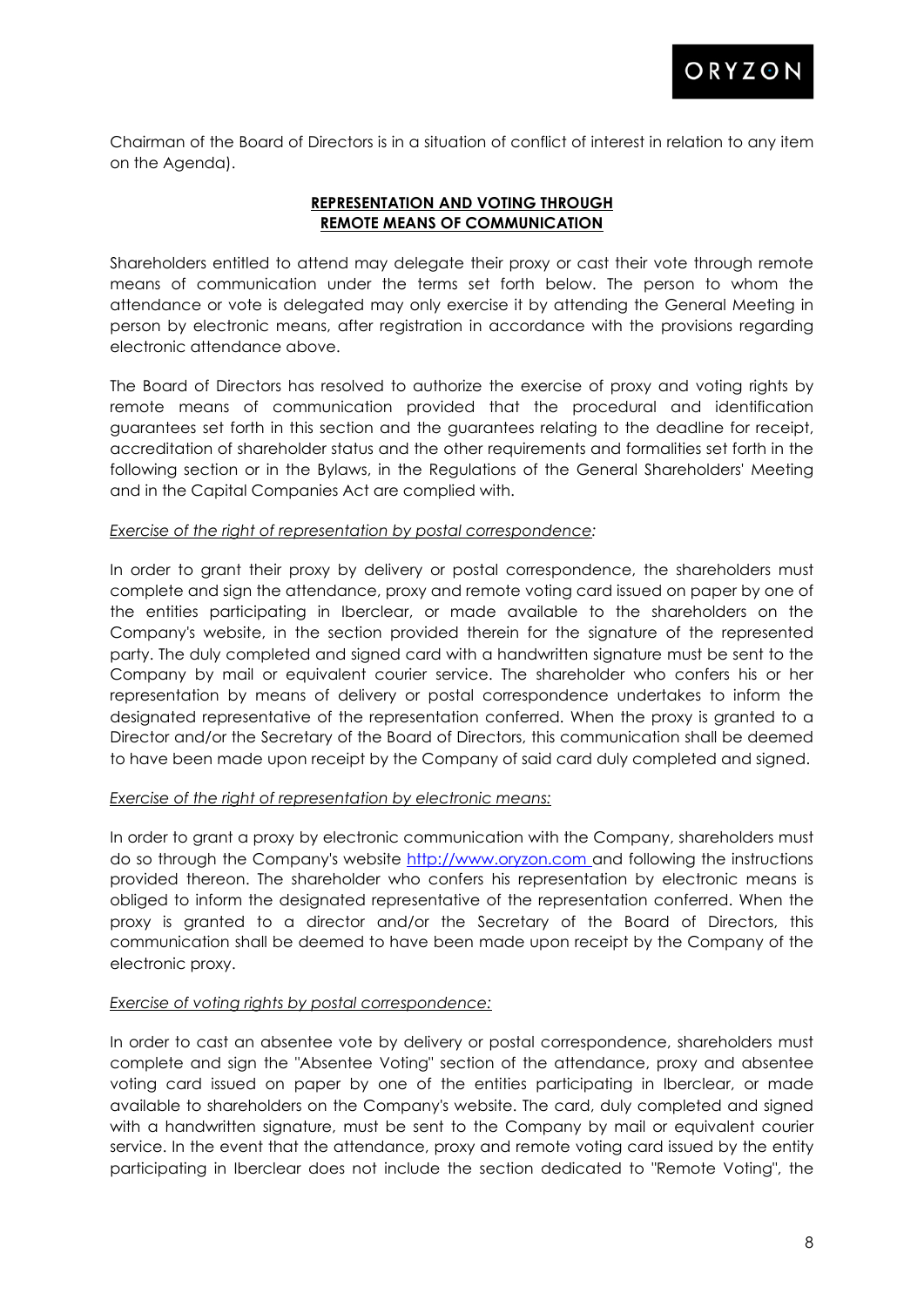

shareholder who wishes to vote remotely by postal vote must download the attendance, proxy and remote voting card from the Company's website and print it on paper, completing and signing the "Remote Voting" section and signing it. Once completed and signed, the shareholder must send it to the Company by mail or equivalent courier service.

## *Exercise of the right to vote remotely by electronic means:*

In order to cast an absentee vote in relation to the items on the Agenda of the General Shareholders' Meeting by means of electronic communication with the Company, shareholders must do so through the Company's website [\(http://www.oryzon.com\)](http://www.oryzon.com/), following the instructions provided thereon.

## **RULES COMMON TO THE EXERCISE OF PROXY AND VOTING RIGHTS BY REMOTE MEANS OF COMMUNICATION. VOTING BY MEANS OF REMOTE COMMUNICATION**

## *Deadline for receipt by the Company and registration of shareholders / Shareholder Status:*

In order to be valid, both the proxies granted and the votes cast prior to the General Meeting by remote means of communication must be received by the Company at the registered office or through its website before 11:59 p.m. on the business day immediately prior to the day scheduled for the General Meeting to be held on first call.

The proxy, vote or attendance shall only be considered valid if the shareholder status is confirmed, verifying that the ownership and number of shares provided by each of the persons attending, issuing their proxy or voting by remote means of communication coincide with the data provided by Iberclear.

## *Rules of priority between proxy and voting by remote means of communication and attendance in person at the General Shareholders' Meeting:*

The electronic attendance at the General Meeting of shareholders who have previously delegated their proxy or voted by remote means of communication, regardless of the means used, shall render the proxy or vote null and void.

In the event that a shareholder makes several proxies or votes, the action (proxy or vote) that was taken last shall prevail, although the proxy or vote validly cast by means of a handwritten signature on the printed paper card shall render ineffective the one cast by electronic means, whether cast earlier or later. If there is no certainty as to the time at which the shareholder made any of the proxies or votes, the vote, regardless of the means used to cast it, shall prevail over the proxy. If the shareholder has cast various votes, the vote cast last shall prevail.

## *Other provisions:*

The disposal of the shares whose ownership confers the right to vote, provided that it is known to the Company at least five days prior to the date of the General Meeting, shall render the vote and proxy conferred null and void.

It is the sole responsibility of the shareholder to keep the electronic signature for the use of the electronic proxy and voting service.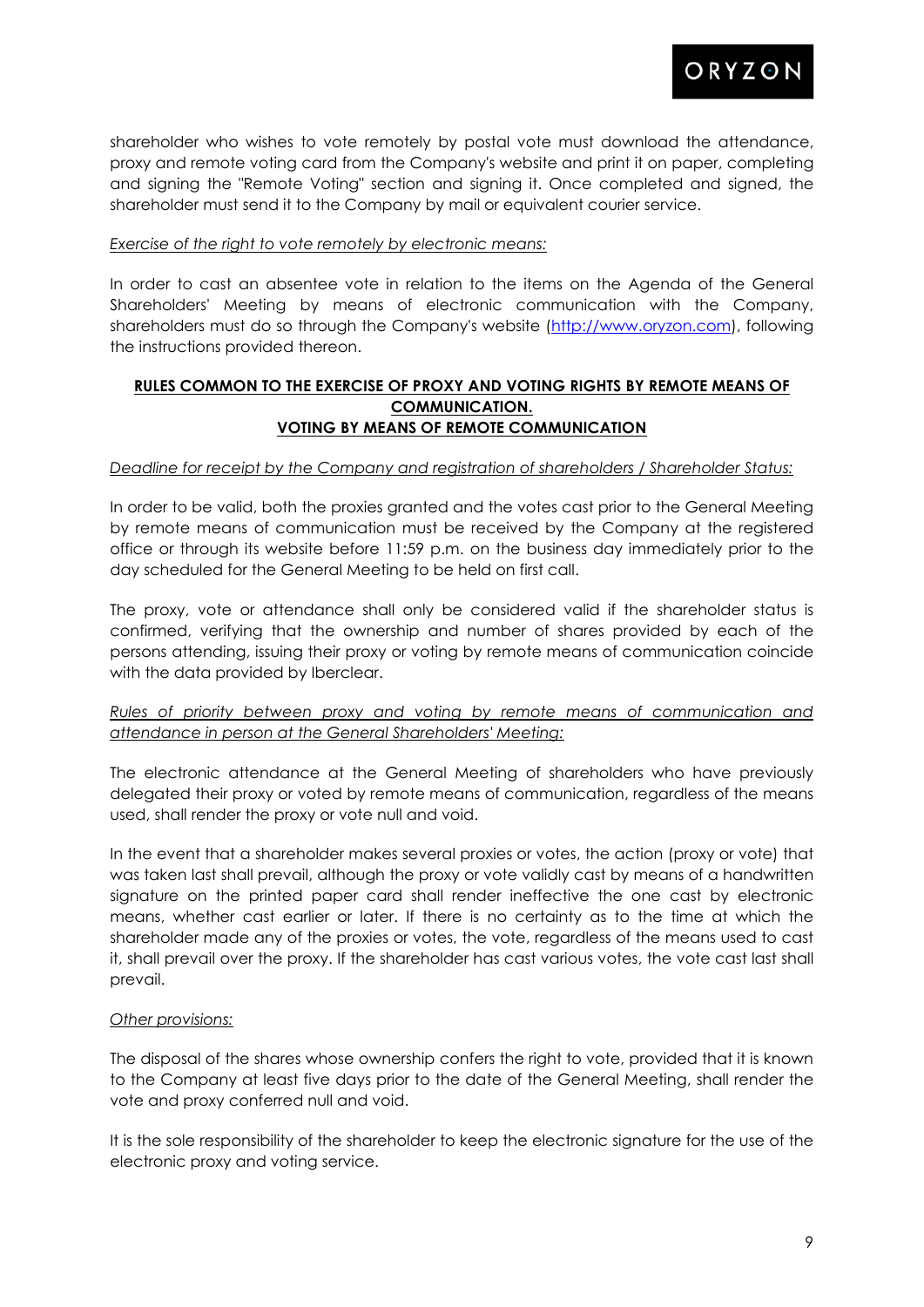

Shareholders entitled to attend who cast their vote remotely in accordance with the provisions of this section shall be deemed to be present for the purposes of the constitution of the General Shareholders' Meeting.

For the purposes of Article 126 of the Capital Companies Law, it is presumed that the coowner who at any time performs an action (delegation, vote or physical attendance) is designated by the rest of the co-owners to exercise the shareholder's rights.

In the event that the shareholder is a legal entity, it must provide a copy of the power of attorney of the signatory of the attendance, proxy and remote voting card and communicate any modification or revocation of the powers held by its representative and, therefore, the Company declines any liability until such notification is made, provided that it is made before the beginning of the General Meeting.

The Company reserves the right to request any additional information it may deem appropriate or necessary, as well as to accept the validity of any documents for the purpose of accrediting the proxy and the remote votes cast.

#### *Technical issues:*

The Company reserves the right to modify, suspend, cancel or restrict the electronic voting and proxy mechanisms when technical or security reasons so require.

The Company shall not be liable for any damages that may be caused to the shareholder as a result of breakdowns, overloads, line failures, connection failures, malfunctioning of the mail service or any other eventuality of the same or a similar nature, beyond the Company's control, which prevent the use of the remote voting and proxy mechanisms. For further information on proxy and remote voting, shareholders may contact the Company's website [\(h](http://www.oryzon.com/)ttp://www.oryzon.com), the e-mail address [accionistas@oryzon.com a](mailto:accionistas@oryzon.com)nd the Shareholder Service telephone number (+34) 93 70 74 100.

## **SPECIAL REPORTING TOOLS**

Pursuant to the provisions of Article 539.2 of the Capital Companies Act, the Company shall set up an Electronic Shareholders' Forum, in the "Electronic Shareholders' Forum" section of the Company's website (http://www.oryzon.com), which may be accessed with due guarantees by both individual shareholders and any voluntary associations of shareholders that may be formed pursuant to the provisions of Article 539.4 of the Capital Companies Act.

Proposals intended to be presented as a supplement to the Agenda announced in the notice of meeting, requests for adherence to such proposals, initiatives to reach the percentage required to exercise a minority right provided for in the Law, as well as offers or requests for voluntary representation may be published in the Forum.

The Forum is not a mechanism for electronic conversation among shareholders, nor a place for virtual discussion. Nor does the Forum constitute a channel of communication between the Company and its shareholders. The Forum is set up for the purpose of facilitating communication between the Company's shareholders on the occasion of the call and until the General Meeting is held.

Once they have accessed the Forum through the Company's web page, shareholders must identify themselves in the Forum by incorporating their electronic signature based on an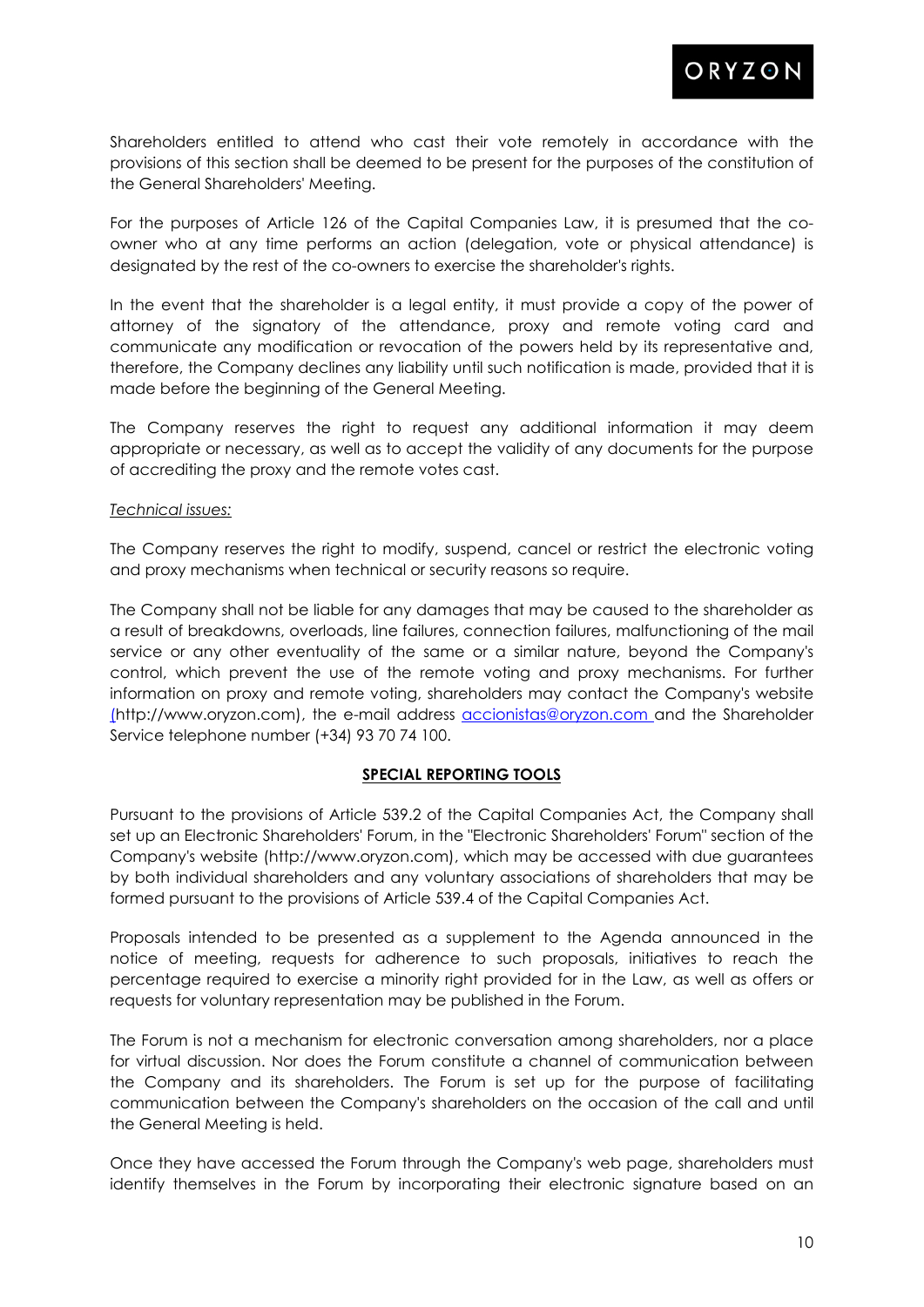

Electronic User Certificate issued by the Spanish Public Certification Authority (CERES) of the Spanish Mint - Royal Spanish Mint (FNMT-RCM) or the electronic National Identity Document (Documento Nacional de Identidad electrónico). Legal entities and non-residents in Spain should send their queries to **accionistas@oryzon.com** to adapt, with due guarantees, the mechanisms for participation in the Electronic Shareholders' Forum. From the date of publication of the announcement of the call, the information and requirements for such participation may be consulted on the Company's website [\(http://www.oryzon.com\)](http://www.oryzon.com/).

The use of and access to the Electronic Shareholders' Forum is limited to certain matters and is regulated by the Regulations of the Electronic Forum, approved by the Board of Directors, which the Company makes available to its shareholders on its website.

## **INTERVENTION OF A NOTARY PUBLIC AT THE GENERAL SHAREHOLDERS' MEETING**

The Board of Directors has agreed to request the presence of a Notary Public to take the minutes of the General Shareholders' Meeting, in accordance with the provisions of Article 203 of the Capital Companies Act, in connection with Article 101 of the Mercantile Registry Regulations and Article 7 of the Regulations of the General Shareholders' Meeting.

## **DATA PROTECTION**

The personal data that the shareholders send to the Company, or that are provided to the Company by the banking entities, Companies and/or Securities Agencies in which said shareholders have their shares deposited (such as identification data and bank details), through the entity legally authorized to keep the book-entry registry, Sociedad de Gestión de los Sistemas de Registro, Compensación y Liquidación de Valores, S.A. (Iberclear), shall be processed for the purpose of managing the development, compliance and control of both the existing shareholder relationship and the convening, holding and dissemination of the General Shareholders' Meeting. (Iberclear), shall be processed for the purpose of managing the development, compliance and control of both the existing shareholder relationship and the convening, holding and dissemination of the General Shareholders' Meeting.

The legal basis for the processing of the data is the performance and control of the relationship between the Company and the shareholders, as well as the fulfillment of any legal obligations to which the Company is subject. The data provided will be kept for the time necessary to ensure compliance with the legal obligations to which the Company is subject.

Shareholders shall be responsible for informing and obtaining the consent of the proxy they appoint in the event that there is delegation and guarantee that they are entitled to provide the personal data of the proxy they appoint to the Company, and shall be liable in the event that this is not the case.

The data may be communicated to the Notary who will attend the General Meeting, as well as to those third parties who have a recognized right to information provided by law, or accessible to the public insofar as they are included in the documentation available on the Company's website or stated at the General Meeting.

The Company also informs you that, by attending the General Meeting, you accept and consent, without time limit, non-exclusively and free of charge, that your name, voice, image and/or person may be captured, fixed and reproduced in any analog and/or digital media for its reproduction, distribution and public communication through the Company's website,